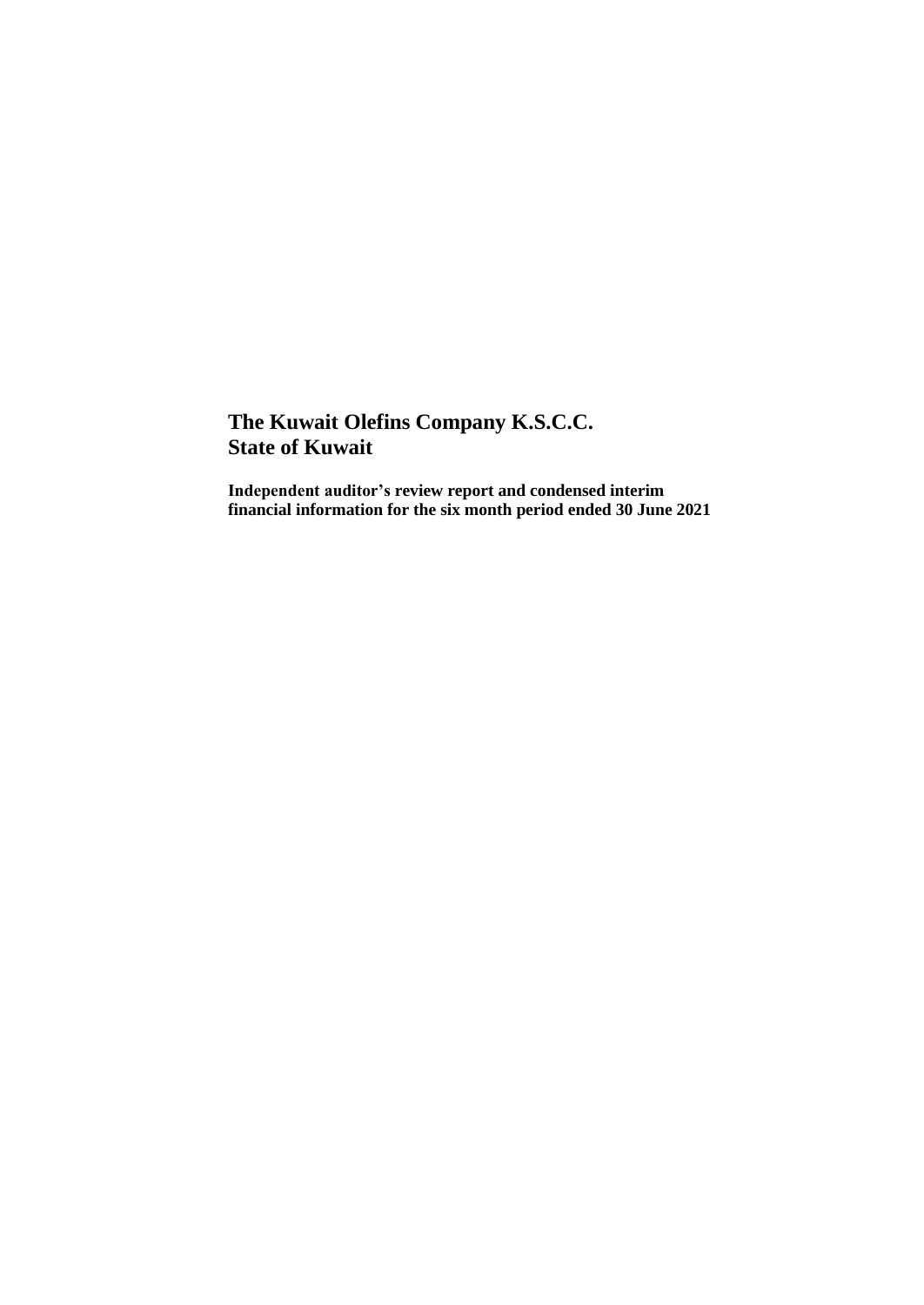| <b>Contents</b>                                                                   | Page                        |
|-----------------------------------------------------------------------------------|-----------------------------|
| Independent auditor's report on review of condensed interim financial information |                             |
| Condensed statement of financial position                                         | $\mathcal{D}_{\mathcal{L}}$ |
| Condensed statement of profit or loss and other comprehensive income              | 3                           |
| Condensed statement of changes in equity                                          | 4                           |
| Condensed statement of cash flows                                                 | 5                           |
| Notes to the condensed interim financial information                              | $6 - 11$                    |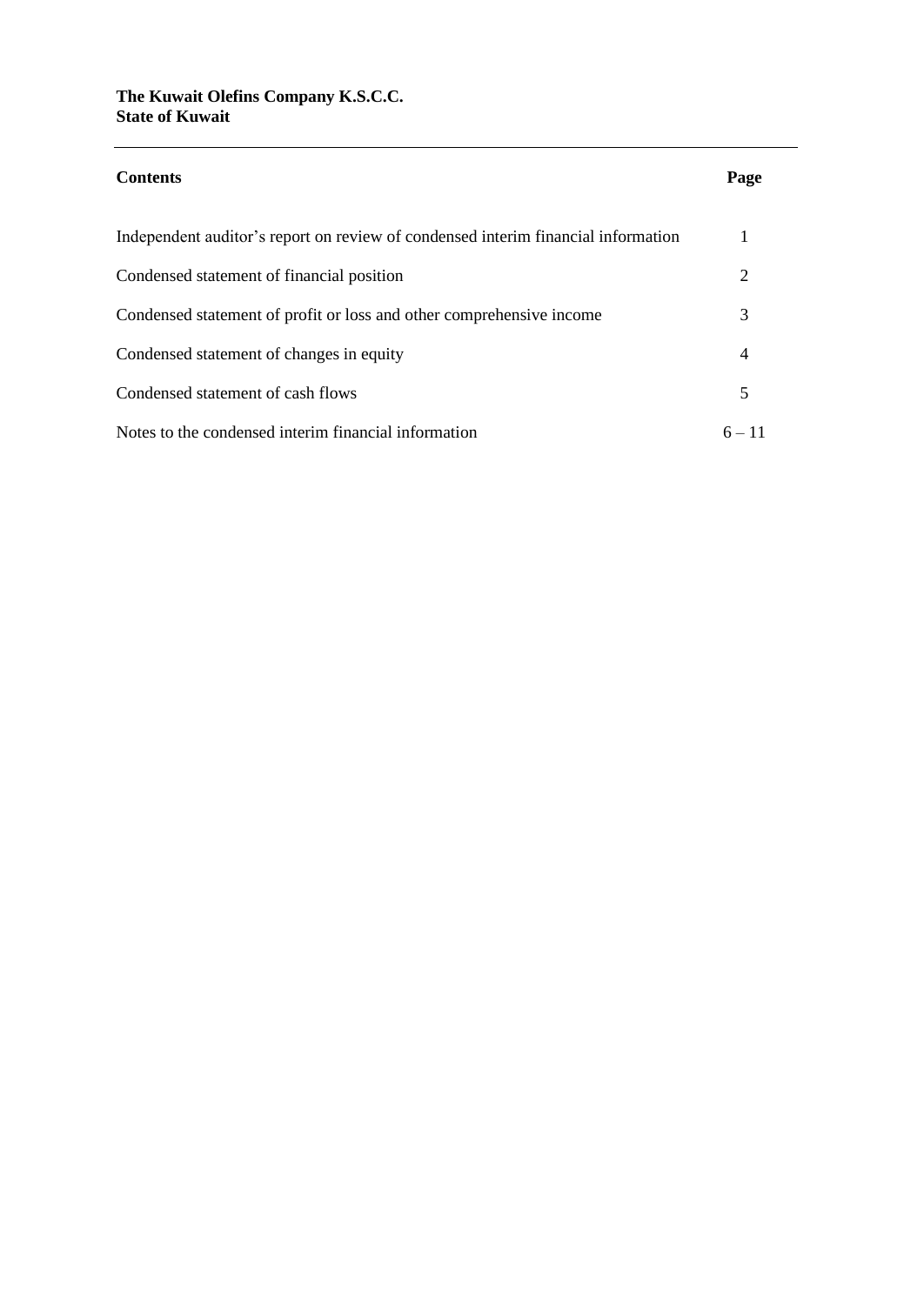

KPMG Safi Al-Mutawa & Partners Al Hamra Tower, 25th Floor Abdulaziz Al Saqr Street P.O. Box 24, Safat 13001 State of Kuwait Tel: +965 2228 7000 Fax: +965 2228 7444

# Independent auditor's report on review of condensed interim financial **Information**

## The Board of Directors The Kuwait Olefins Company K.S.C.C. State of Kuwait

#### **Introduction**

We have reviewed the accompanying condensed interim financial information of The Kuwait Olefins Company K.S.C.C. ("the Company"), which comprises the condensed statement of financial position as at 30 June 2021, the condensed statements of profit or loss and other comprehensive income, changes in equity and cash flows for the six month period then ended, and notes to the condensed interim financial information. Management is responsible for the preparation and presentation of these condensed interim financial information in accordance with IAS 34, *Interim Financial Reporting*. Our responsibility is to express a conclusion on these condensed interim financial information based on our review.

#### **Scope of Review**

We conducted our review in accordance with the International Standard on Review Engagements 2410, *Review of Interim Financial Information Performed by the Independent Auditor of the Entity*. A review of interim financial information consists of making inquiries, primarily of persons responsible for financial and accounting matters, and applying analytical and other review procedures. A review is substantially less in scope than an audit conducted in accordance with International Standards on Auditing and consequently does not enable us to obtain assurance that we would become aware of all significant matters that might be identified in an audit. Accordingly, we do not express an audit opinion.

#### **Conclusion**

Based on our review, nothing has come to our attention that causes us to believe that the accompanying condensed interim financial information as at and for the six month ended 30 June 2021 are not prepared, in all material respects, in accordance with IAS 34, *Interim Financial Reporting*.

Safi A. Al-Mutawa License No 138 "A" of KPMG Safi Al-Mutawa & Partners Member firm of KPMG International Number of August 2021 and August 2021 and August 2021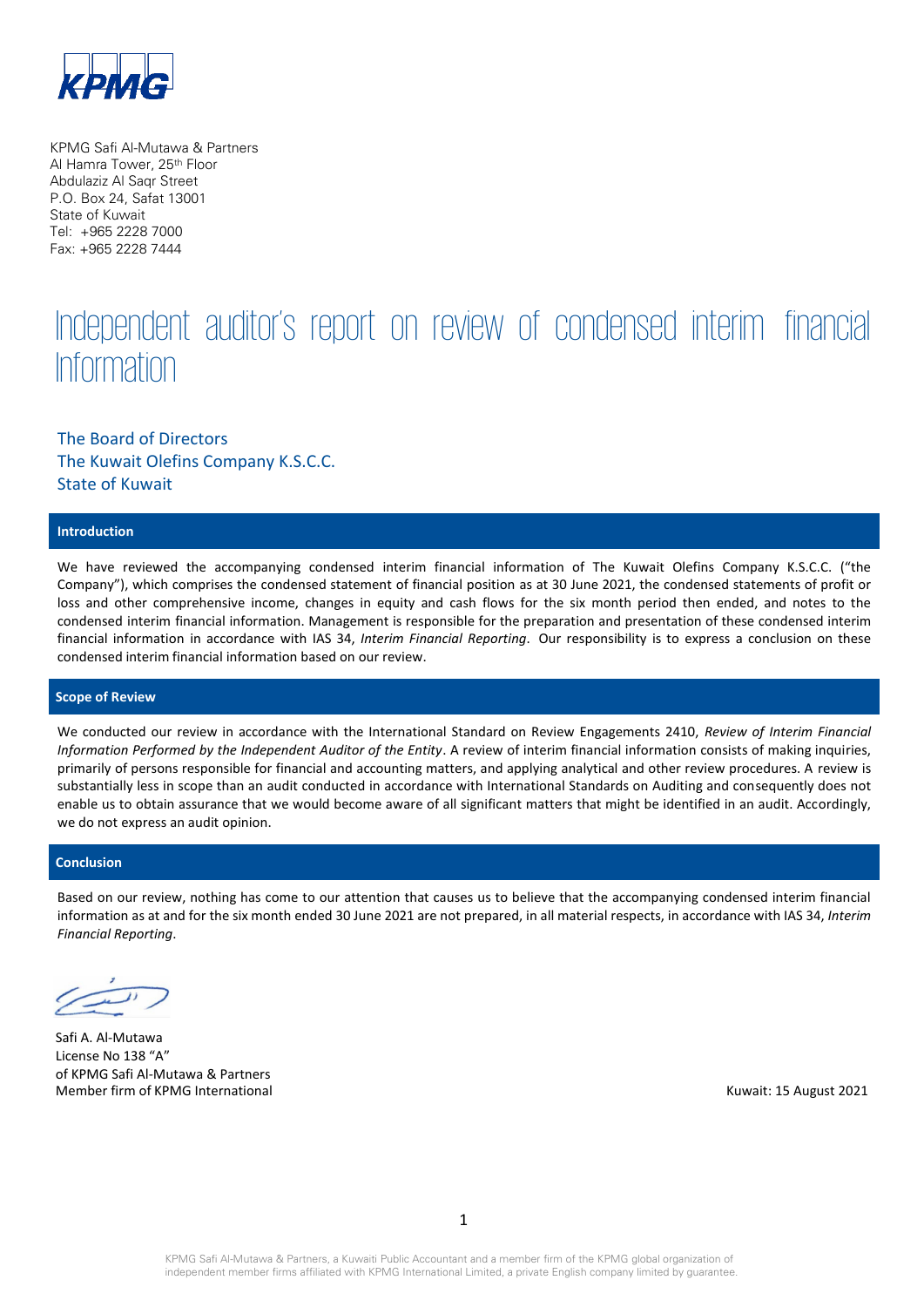# **Condensed statement of financial position**

as at 30 June 2021

|                                     |                |                 | <b>US\$ '000</b>           |
|-------------------------------------|----------------|-----------------|----------------------------|
|                                     |                | 30 June<br>2021 | <b>31 December</b><br>2020 |
|                                     | <b>Note</b>    |                 | (Audited)                  |
|                                     |                |                 |                            |
| <b>Assets</b>                       |                |                 |                            |
| Property, plant and equipment       |                | 563,044         | 585,593                    |
| Intangible assets                   |                | 234,272         | 246,862                    |
| Right-of-use assets                 |                | 11,816          | 12,442                     |
| <b>Non-current assets</b>           |                | 809,132         | 844,897                    |
| Inventories                         |                | 6,575           | 4,239                      |
| Due from related parties            | 3              | 52,082          | 106,031                    |
| Prepayments and other receivables   |                | 8,007           | 1,617                      |
| <b>Bank</b> balances                |                | 72              | 60                         |
| <b>Current assets</b>               |                | 66,736          | 111,947                    |
| <b>Total assets</b>                 |                | 875,868         | 956,844                    |
| <b>Equity</b>                       |                |                 |                            |
| Share capital                       |                | 380,417         | 380,417                    |
| <b>Statutory reserve</b>            |                | 190,208         | 190,208                    |
| Retained earnings                   |                | 166,330         | 173,186                    |
| <b>Total equity</b>                 |                |                 |                            |
|                                     |                | 736,955         | 743,811                    |
| <b>Liabilities</b>                  |                |                 |                            |
| Lease liability                     |                | 10,295          | 11,111                     |
| <b>Non-current liabilities</b>      |                | 10,295          | 11,111                     |
| Lease liability                     |                | 1,579           | 1,557                      |
| Accruals and other liabilities      |                | 9,924           | 16,279                     |
| Due to related parties              | 3              | 31,284          | 116,521                    |
| Trade payables                      |                | 354             | 1,804                      |
| Notes payable                       | $\overline{3}$ | 85,477          | 65,761                     |
| <b>Current liabilities</b>          |                | 128,618         | 201,922                    |
| <b>Total liabilities</b>            |                | 138,913         | 213,033                    |
| <b>Total equity and liabilities</b> |                | 875,868         | 956,844                    |
|                                     |                |                 |                            |

The attached notes on pages 6 to 11 form an integral part of these condensed interim financial information.

du AL HEU?

Nadia Al-Hajji Chairperson

 $P^{\prime}$ 

Naser Aldousari President & Chief Executive Officer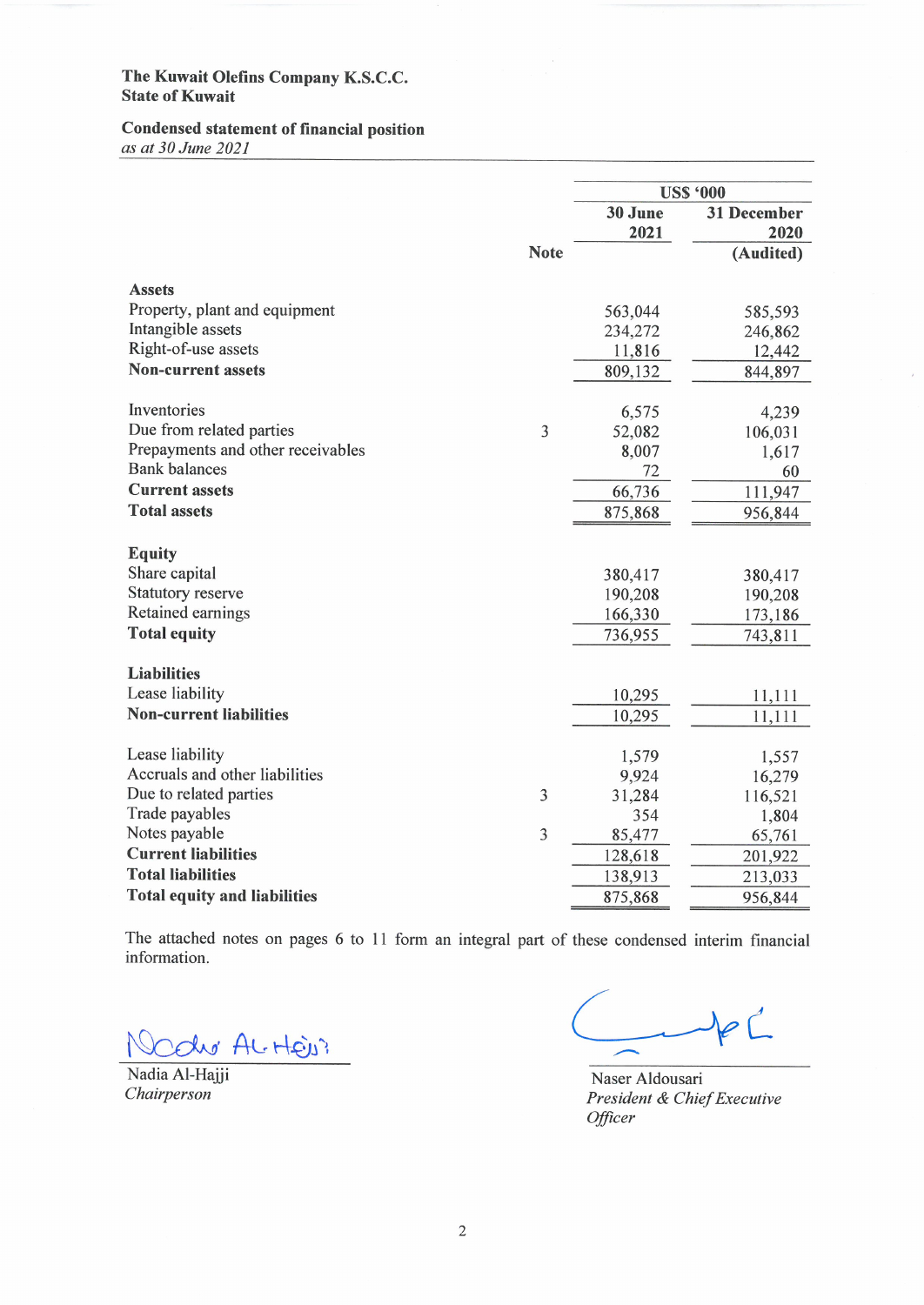# **Condensed statement of profit or loss and other comprehensive income**

*for the six month period ended 30 June 2021*

|                                                                | <b>USS '000</b> |             |
|----------------------------------------------------------------|-----------------|-------------|
|                                                                | 2021            | <b>2020</b> |
| Sales                                                          | 327,758         | 235,411     |
| Cost of sales                                                  | (154, 772)      | (160, 984)  |
| Gross profit                                                   | 172,986         | 74,427      |
| General, administrative and selling expenses                   | (2,192)         | (1,733)     |
| Foreign exchange gain                                          | 177             | 945         |
| <b>Profit from operations</b>                                  | 170,971         | 73,639      |
| Finance income                                                 | 976             | 1,061       |
| Finance costs                                                  | (2,875)         | (2,181)     |
| <b>Profit before contribution to Kuwait Foundation for the</b> |                 |             |
| Advancement of Sciences ("KFAS"), Zakat and Board of           |                 |             |
| Directors' remuneration                                        | 169,072         | 72,519      |
| <b>Contribution to KFAS</b>                                    | (1,724)         | (546)       |
| Contribution to Zakat                                          | (991)           | (424)       |
| Board of Directors' remuneration                               | (27)            | (27)        |
| Net profit for the period                                      | 166,330         | 71,522      |
| Other comprehensive income                                     |                 |             |
| Total comprehensive income for the period                      | 166,330         | 71,522      |

The attached notes on pages 6 to 11 form an integral part of these condensed interim financial information.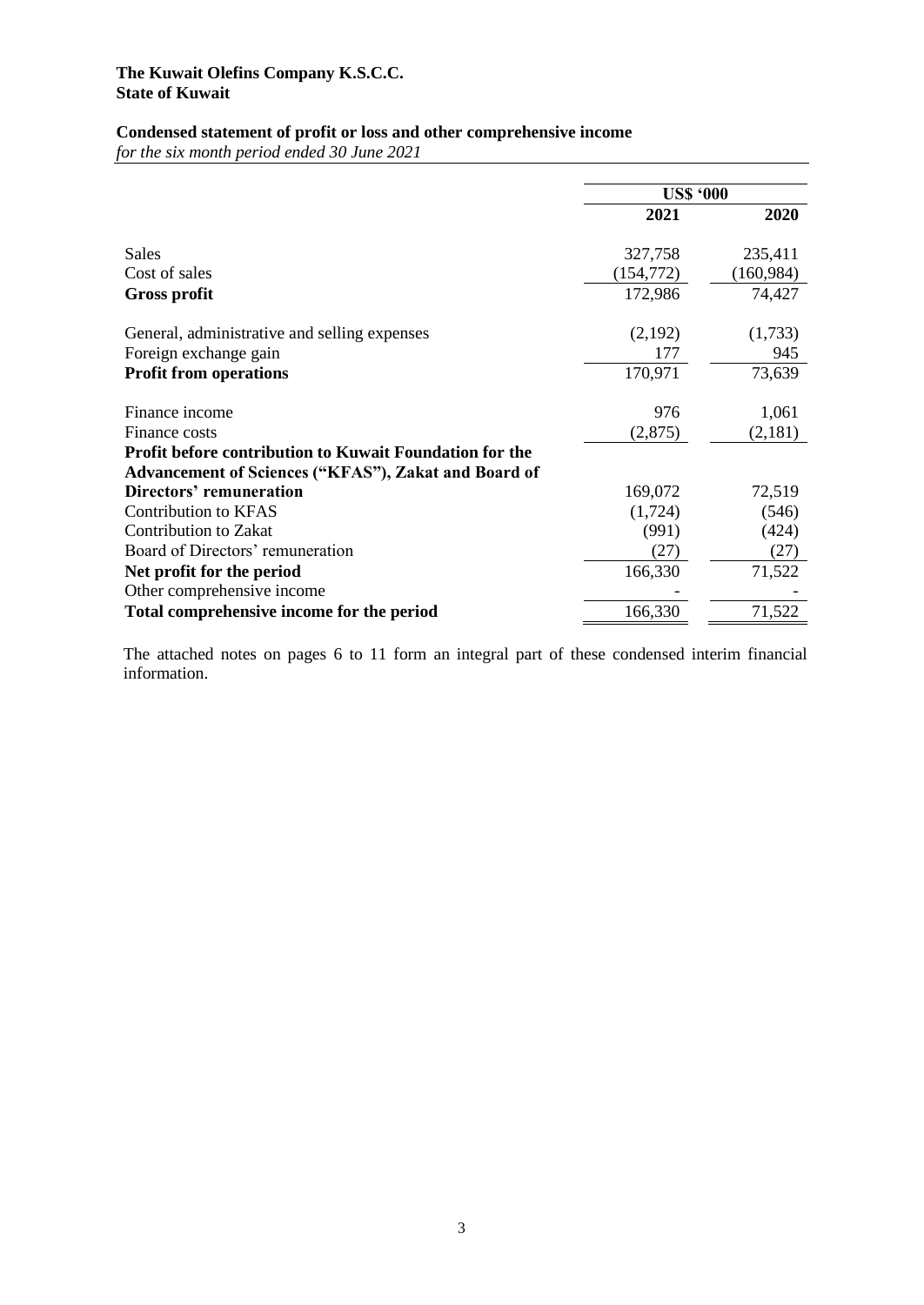# **Condensed statement of changes in equity**

*for the six month period ended 30 June 2021*

|                                         | <b>US\$ '000</b>     |                  |                 |              |
|-----------------------------------------|----------------------|------------------|-----------------|--------------|
|                                         |                      | <b>Statutory</b> | <b>Retained</b> |              |
|                                         | <b>Share capital</b> | reserve          | earnings        | <b>Total</b> |
| Balances as at 1 January 2020 (audited) | 380,417              | 190,208          | 269,683         | 840,308      |
| Net profit for the period               |                      |                  | 71,522          | 71,522       |
| Total comprehensive income              |                      |                  | 71,522          | 71,522       |
| Dividend declared (note 6)              |                      |                  | (269, 683)      | (269, 683)   |
| <b>Balance as at 30 June 2020</b>       | 380,417              | 190,208          | 71,522          | 642,147      |
|                                         |                      |                  |                 |              |
| Balances as at 1 January 2021 (audited) | 380,417              | 190,208          | 173,186         | 743,811      |
| Net profit for the period               |                      |                  | 166,330         | 166,330      |
| <b>Total comprehensive income</b>       |                      |                  | 166,330         | 166,330      |
| Dividend declared (note 6)              |                      |                  | (173, 186)      | (173, 186)   |
| <b>Balance as at 30 June 2021</b>       | 380,417              | 190,208          | 166,330         | 736,955      |

The attached notes on pages 6 to 11 form an integral part of these condensed interim financial information.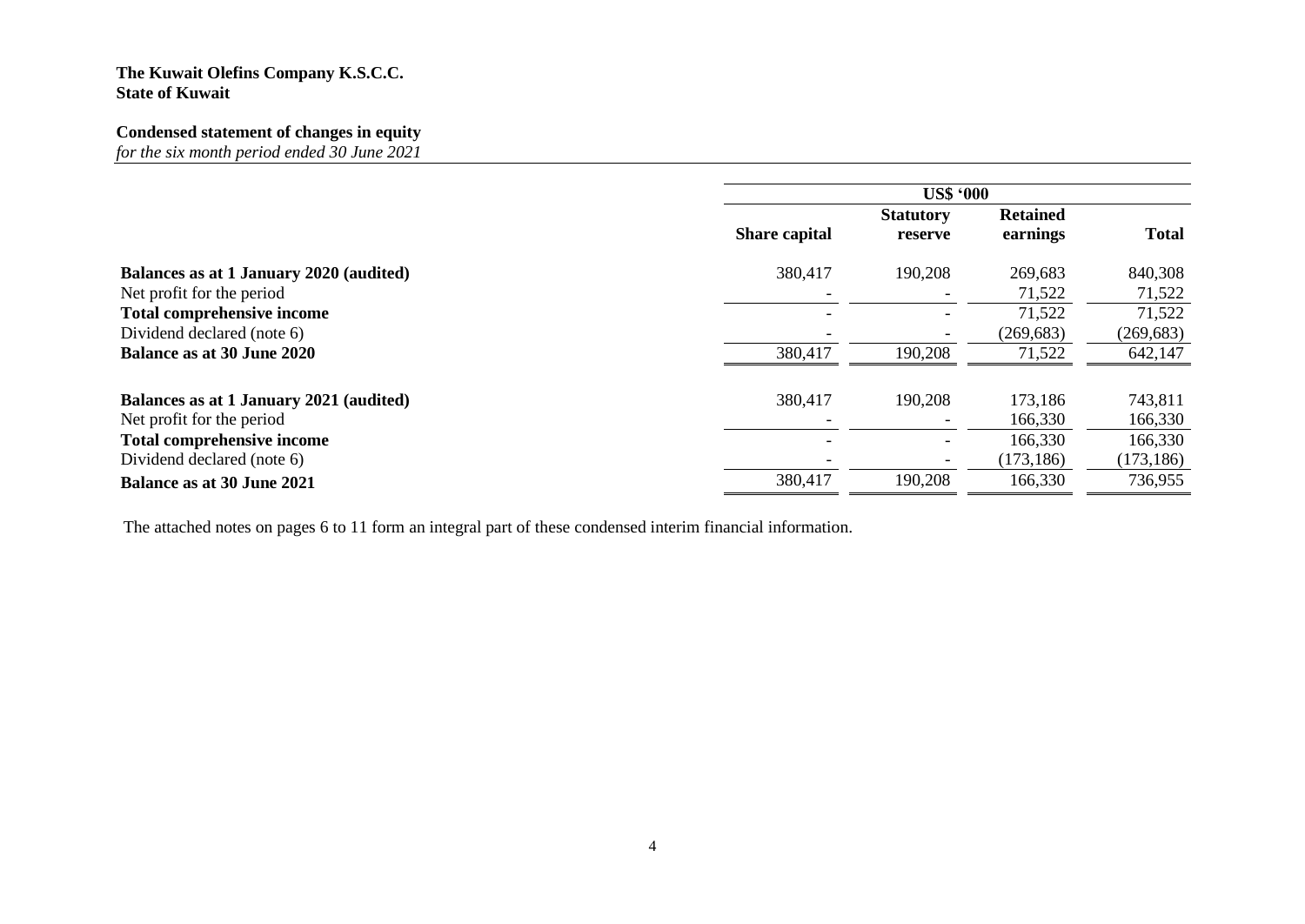#### **Condensed statement of cash flows**

*for the six month period ended 30 June 2021*

|                                                          |             | <b>US\$ '000</b> |            |
|----------------------------------------------------------|-------------|------------------|------------|
|                                                          | <b>Note</b> | 2021             | 2020       |
| <b>Cash flows from operating activities</b>              |             |                  |            |
| Net profit for the period                                |             | 166,330          | 71,522     |
| Adjustments for:                                         |             |                  |            |
| Depreciation                                             |             | 24,302           | 26,341     |
| Amortisation                                             |             | 12,706           | 10,916     |
| Finance costs                                            |             | 2,875            | 2,181      |
| Finance income                                           |             | (976)            | (1,061)    |
| Provision for KFAS and Zakat                             |             | 2,715            | 970        |
|                                                          |             | 207,952          | 110,869    |
| Changes in:                                              |             |                  |            |
| Inventories                                              |             | (2, 336)         | (17, 805)  |
| due from related parties                                 |             | 53,949           | 49,162     |
| prepayments and other receivables                        |             | (6,390)          | 14,149     |
| accruals and other liabilities                           |             | (9,070)          | 902        |
| due to related parties<br>$\overline{\phantom{0}}$       |             | (85, 237)        | (4,980)    |
| trade and other payables                                 |             | (1,450)          | 34         |
| Net cash from operating activities                       |             | 157,418          | 152,331    |
| <b>Cash flows from investing activities</b>              |             |                  |            |
| Purchase of property, plant and equipment                |             | (1,127)          | (5,831)    |
| Purchase of intangible assets                            |             | (116)            | (393)      |
| Notes receivable                                         |             |                  | 23,650     |
| Net cash (used in) / generated from investing activities |             | (1,243)          | 17,426     |
|                                                          |             |                  |            |
| <b>Cash flows from financing activities</b>              |             |                  |            |
| Repayments of long term loan, net                        |             |                  | (80, 559)  |
| Finance costs paid                                       |             | (241)            |            |
| Lease payments                                           |             | (794)            | (1,311)    |
| Notes payable                                            |             | 18,058           | 72,909     |
| Dividend paid                                            | 6           | (173, 186)       | (161, 400) |
| Net cash used in financing activities                    |             | (156, 163)       | (170, 361) |
| Net increase / (decrease) in cash and cash equivalents   |             | 12               | (604)      |
| Cash and cash equivalents at beginning of the period     |             | 60               | 4,510      |
| Cash and cash equivalents at end of the period           |             | 72               | 3,906      |

The attached notes on pages 6 to 11 form an integral part of these condensed interim financial information.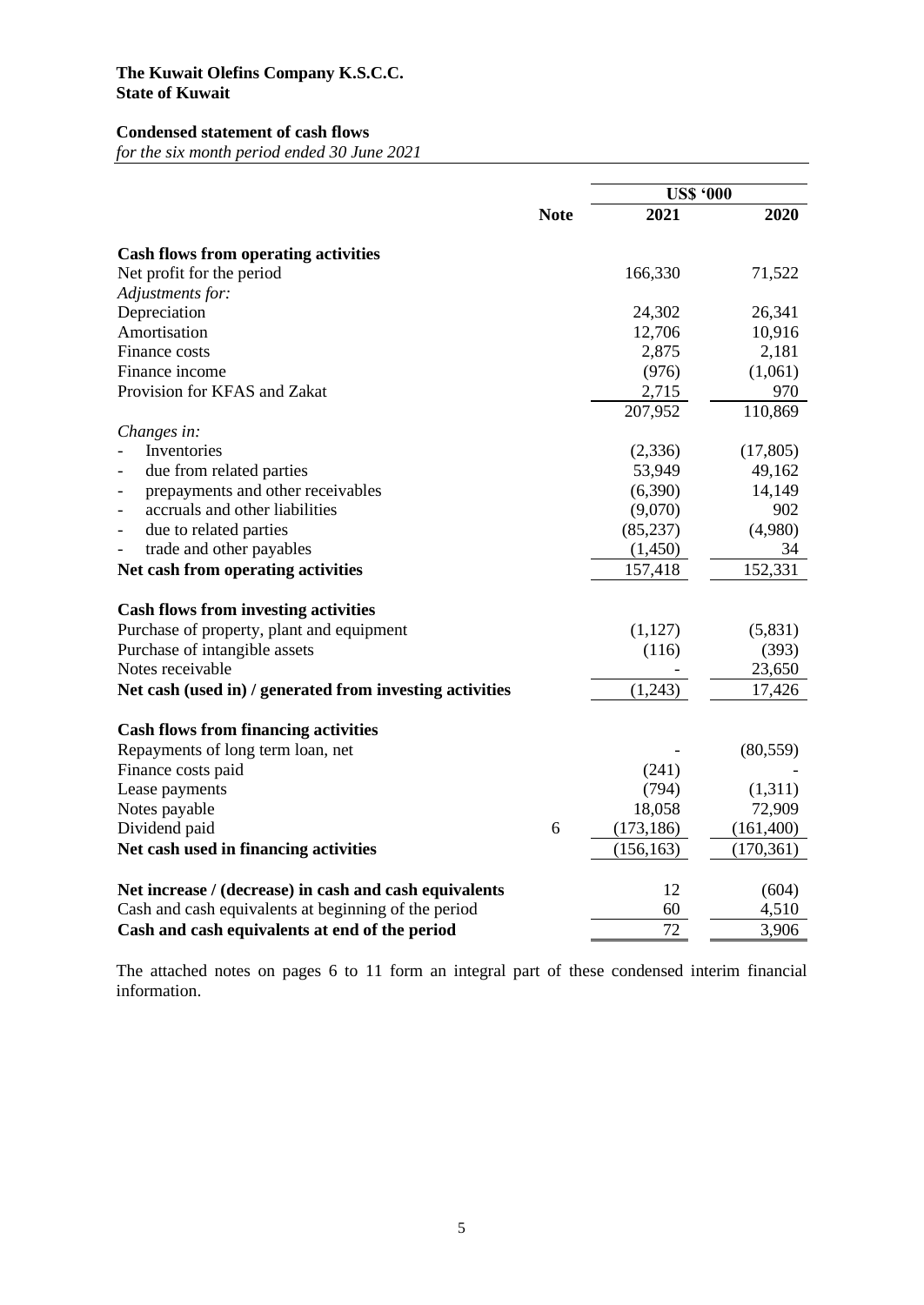# **Notes to the condensed interim financial information**

*for the six month period ended 30 June 2021*

#### **1. Reporting entity**

The Kuwait Olefins Company K.S.C.C. ("the Company") is a Closed Kuwaiti Shareholding Company incorporated in the State of Kuwait on 10 October 2004. The Company is registered in the commercial register under number 103722 dated 10 October 2004.

The Company is owned by DOW Europe Holding B.V. ("DEHBV"), Petrochemical Industries Company K.S.C.C. ("PIC"), Boubyan Petrochemical Company K.S.C. ("BPC") and Al-Qurain Petrochemical Industries Company K.S.C. ("QPIC").

DEHBV is a subsidiary of the The Dow Chemical Company ("TDCC").

The Company is engaged in the manufacture and sale of ethylene and ethylene glycol ("EG").

These condensed interim financial information was authorised for issue by the Chairperson and President & Chief Executive Officer on 15 August 2021.

The address of the Company's registered office is Central Ahmadi, Block 12, State of Kuwait.

#### **2. Basis of preparation**

#### a) Statement of compliance

These condensed interim financial information for the six months period ended 30 June 2021 have been prepared in accordance with IAS 34 *Interim Financial Reporting*, and should be read in conjunction with the Company's last annual financial statements as at and for the year ended 31 December 2020 ("last annual financial statements"). They do not include all of the information required for a complete set of financial statements prepared in accordance with IFRS Standards. However, selected explanatory notes are included to explain events and transactions that are significant to an understanding of the changes in the Company's financial position and performance since the last annual financial statements. Operating results for the six month period ended 30 June 2021 are not necessarily indicative of the results that may be expected for the financial year ending 31 December 2021.

#### b) Judgments and estimates

In preparing these condensed interim financial information, management has made judgements and estimates that affect the application of accounting policies and the reported amounts of assets and liabilities, income and expense. Actual results may differ from these estimates.

The significant judgements made by management in applying the Company's accounting policies and the key sources of estimation uncertainty are the same as those described in the last annual financial statements.

#### c) Significant accounting policies

The accounting policies applied in these condensed interim financial information are the same as those applied in the Company's financial statements as at and for the year ended 31 December 2020. A number of new standards and amendments standards are effective from 1 January 2021, but they did not have any material effect on the Company's condensed interim financial information.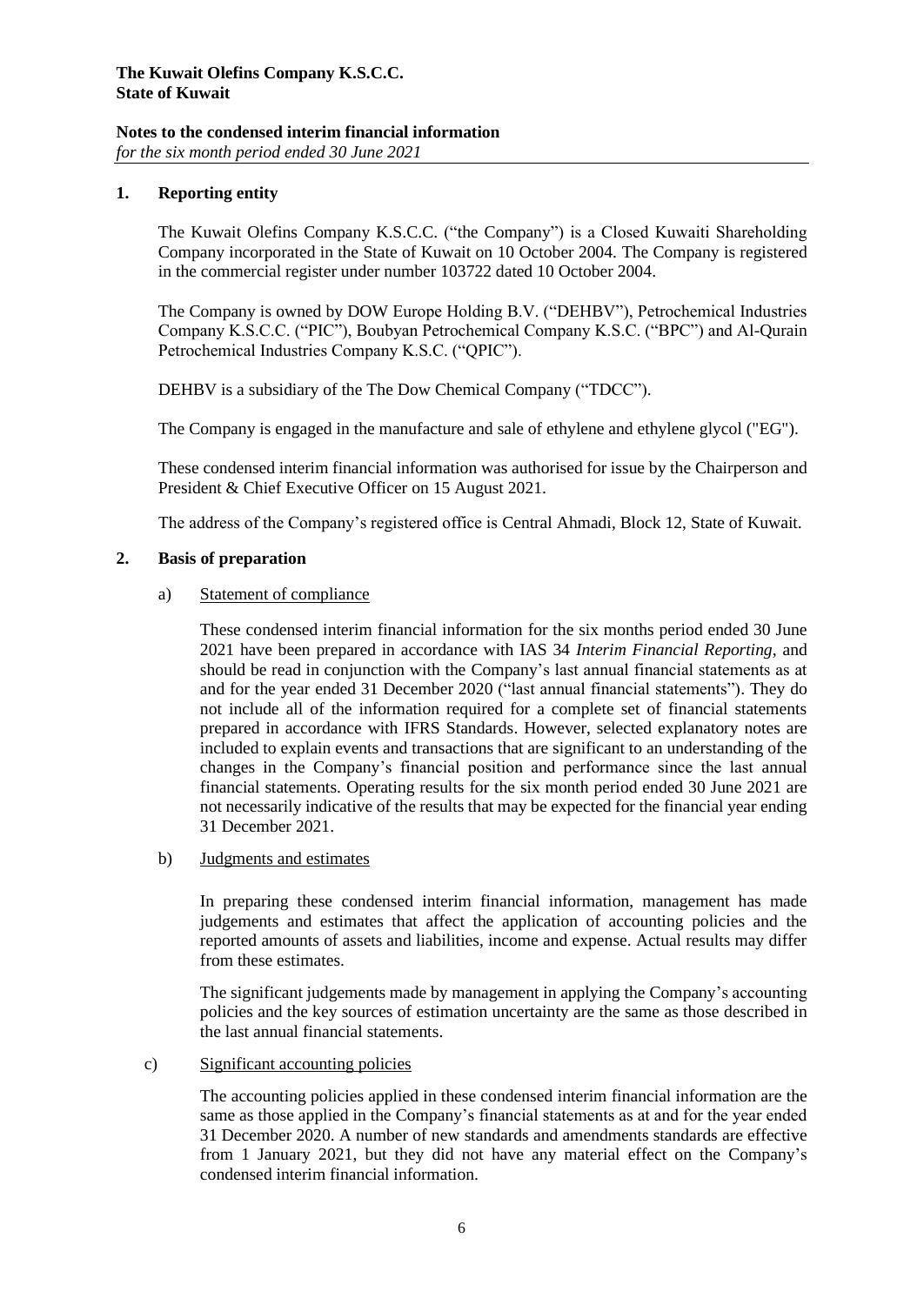# **Notes to the condensed interim financial information**

*for the six month period ended 30 June 2021*

A number of new standards and amendments to standards are effective for annual periods beginning after 1 January 2021 with earlier application permitted. The Company has not early adopted any of the forthcoming new or amended standards in preparing these condensed interim financial information.

#### **3. Related party transactions**

In the normal course of business, the Company enters into transactions with its shareholders PIC (wholly owned by Kuwait Petroleum Corporation ("KPC")), BPC, QPIC, DEHBV and its affiliates.

During 2004, DEHBV and PIC initiated a number of joint venture petrochemical projects ("Olefins II projects") in Kuwait to manufacture polyethylene, ethylene glycol and styrene monomer. The Olefins II projects consists of the EQUATE Petrochemical Company K.S.C.C (EQUATE) expansion project, the incorporation and development of the Company and The Kuwait Styrene Company ("TKSC").

On 2 December 2004, the Company signed a Materials and Utilities Supply Agreement ("MUSA") with EQUATE. Under the terms of the MUSA, the Company contributed reservation right fees to EQUATE that represent 45.32% of the capital construction costs incurred by EQUATE on the new utilities and infrastructure facilities developed and owned by EQUATE. The percentage contribution of reservation right fee is based on the usage percentage of the new utilities and infrastructure facilities by the Company.

On 2 December 2004, the Company signed an Operations, Maintenance and Services Agreement ("OMSA") with EQUATE. Under the terms of the OMSA, the Company receives various services from EQUATE in respect of the Olefins II operations.

On 2 December 2004, the Company signed an Ethylene Supply Agreement with EQUATE and TKSC. Under the terms of the agreement, the price per metric tonne of ethylene is paid by EQUATE and TKSC based on the quantities delivered to them at the contract price.

During 2005, Services Agreements were signed between the Company, DEHBV, PIC and EQUATE for the provision of various services to the Company during the development of the Plant under construction. Since then the plant has been constructed and it is fully operational.

On 17 April 2006, the Company signed a distribution agreement with MEGlobal International FZE Dubai (part of MEGlobal group, "MEGlobal") as distributor for EG produced by the Company. MEGlobal is a 100% owned subsidiary of EQUATE, a company owned by the shareholders.

During 2020, EQUATE acquired a Sea Cooling Tower from PIC. Pursuant to MUSA and other agreements, the Company contributed reservation right fees to EQUATE that represent 68.11% of acquisition costs incurred by EQUATE on the Sea Cooling Tower acquired and owned by EQUATE. The percentage contribution of reservation right fees is based on the usage percentage of Sea Cooling Tower by the Company.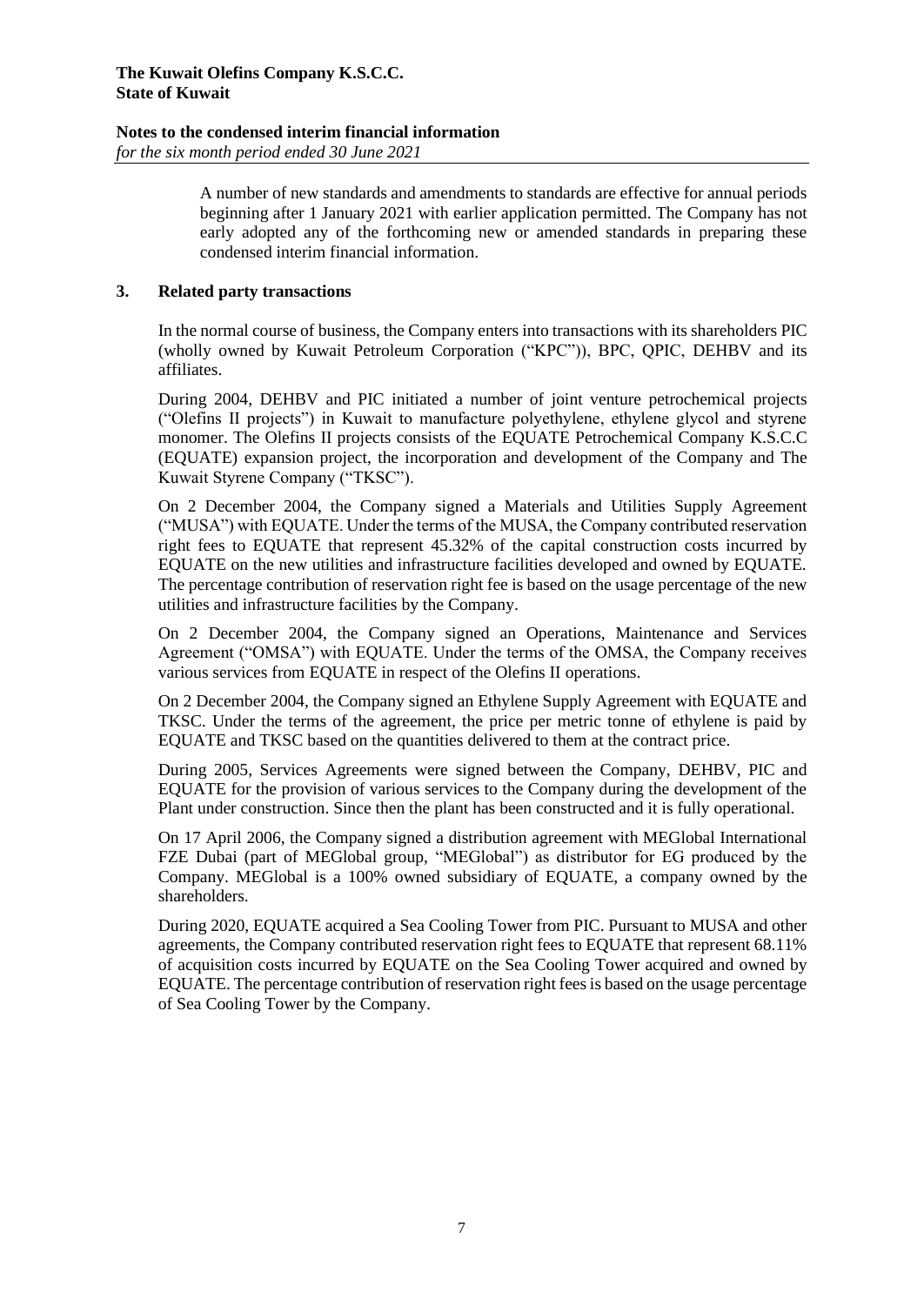#### **Notes to the condensed interim financial information**

*for the six month period ended 30 June 2021*

**Operational Facility** – Under the cash management services provided by MEG B.V, EQUATE Group entities and TKOC have an overnight cash sweeping facility with MEG B.V. Under this arrangement, the EQUATE Group entities and TKOC sweeps selected bank accounts with MEG B.V. This allows EQUATE Group entities and TKOC either to invest or borrow funds on an overnight basis. Under the terms of the agreement, EQUATE Group entities and TKOC can borrow or deposit with MEG B.V at interest rate of LIBOR plus a positive spread set agreed between the managements of EQUATE Group and TKOC. The spread is determined taking into consideration the economic factors such as the creditworthiness of counterpart, characteristics of the debt financing arrangement etc. Amounts outstanding as at 30 June 2021 under these arrangements were a net liability of US\$ 85,477 thousand (2020: net liability of US\$ 65,761 thousand). These are indefinite arrangements subject to termination by either party of which the interest is accrued monthly.

All transactions with related parties are carried out on a negotiated contract basis.

Details of related party transactions and balances are as follows.

|                                                  | <b>US\$ '000</b> |                     |
|--------------------------------------------------|------------------|---------------------|
|                                                  | 30 June<br>2021  | 31 December<br>2020 |
|                                                  |                  | (Audited)           |
| Notes payables                                   |                  |                     |
| Working capital loan from ME Global B.V.         | 85,477           | 65,761              |
| Due from related parties                         |                  |                     |
| Due from EQUATE                                  | 46,085           | 39,071              |
| Due from PIC                                     | 1,333            | 1,672               |
| Due from TKSC                                    | 3,714            | 3,800               |
| Due from MEGlobal International FZE              | 67               | 61,281              |
| Due from Dow                                     | 660              |                     |
| Due from Kuwait Paraxylene Production<br>Company |                  |                     |
| $K.S.C.C.$ (" $KPPC"$ ")                         | 223              | 207                 |
|                                                  | 52,082           | 106,031             |
| Due to related parties                           |                  |                     |
| Due to EQUATE                                    | 10,711           | 92,847              |
| Due to KPPC                                      | 337              | 325                 |
| Due to KPC                                       | 19,163           | 7,821               |
| Due to Kuwait Oil Company K.S.C. ("KOC")         | 1,073            | 15,528              |
|                                                  | 31,284           | 116,521             |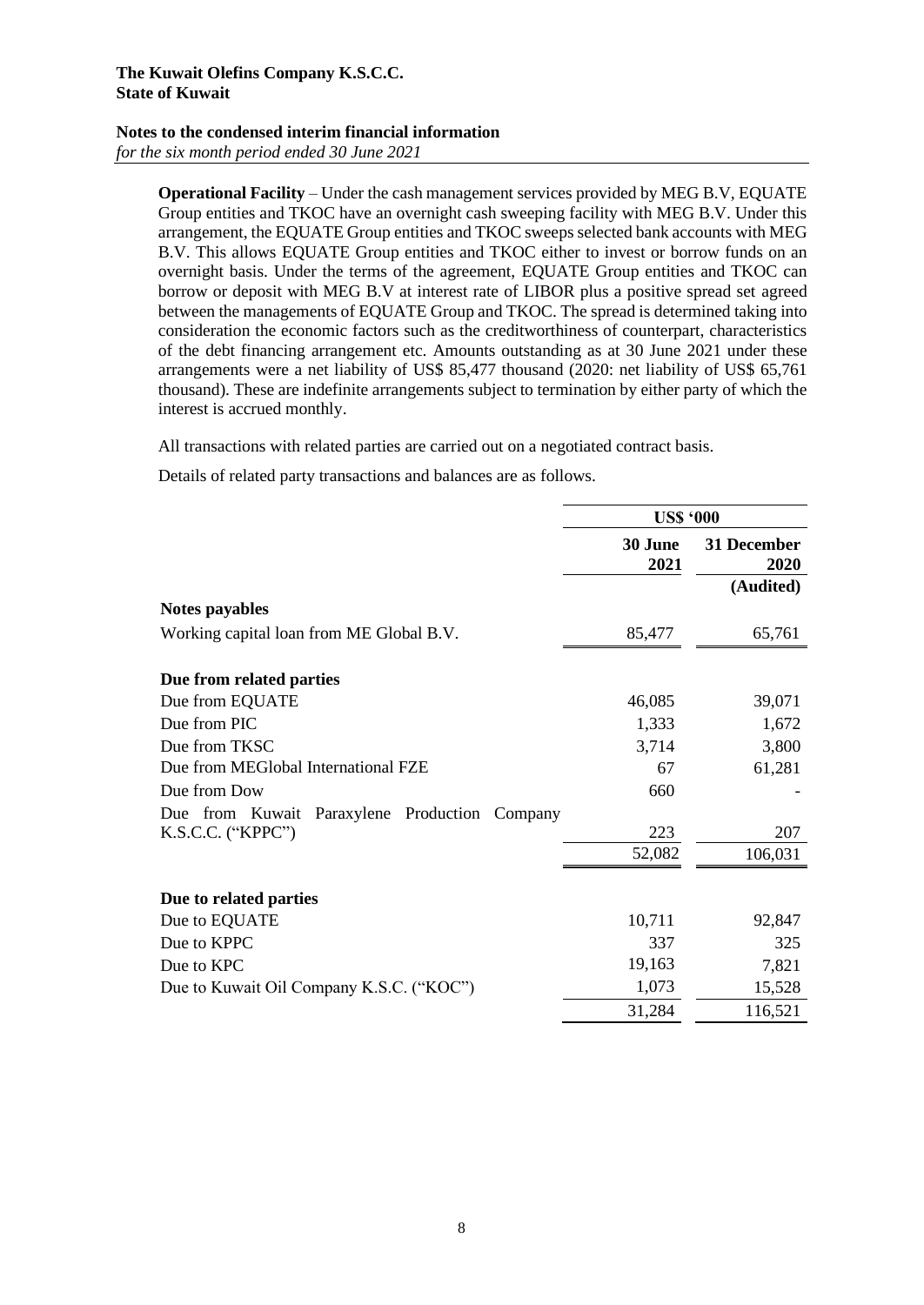#### **Notes to the condensed interim financial information**

*for the six month period ended 30 June 2021*

|                                                                                     | <b>US\$ '000</b> |                     |
|-------------------------------------------------------------------------------------|------------------|---------------------|
|                                                                                     | 30 June<br>2021  | 31 December<br>2020 |
|                                                                                     |                  | (Audited)           |
| Dividend payable (included in accruals and<br>other liabilities)                    |                  |                     |
| Due to shareholders                                                                 | 683              | 683                 |
|                                                                                     | <b>US\$ '000</b> |                     |
|                                                                                     | 30 June          | 30 June             |
|                                                                                     | 2021             | 2020                |
| <b>Transactions</b><br><b>Sales</b>                                                 |                  |                     |
| Sales of EG to MEGlobal                                                             | 269,381          | 168,163             |
| Sales to EQUATE, KPPC, TKSC and PIC                                                 | 58,377           | 67,248              |
| <b>Expenses</b>                                                                     |                  |                     |
| Feed gas purchased from KPC                                                         | 55,330           | 59,191              |
| Olefins II plant management fees to EQUATE                                          | 1,225            | 1,029               |
| Toggling fees payments to KOC                                                       | 4,472            | 3,978               |
| Operating and utility cost reimbursed to EQUATE for<br>running the Olefins II plant | 60,987           | 59,185              |
| Interest expense on long term loan and notes payable from                           |                  |                     |
| EQUATE and MEGlobal B.V.                                                            | 2,634            | 1,925               |
| <b>Finance income</b>                                                               |                  |                     |
| Interest income on notes receivable from MEGlobal B.V.                              | 976              | 1,053               |

#### **4. Commitments and contingent liabilities**

The Company has a fixed gas purchase commitment with a related party of approximately US\$ 308,503 (31 December 2020: US\$ 328,837) per day until the agreement is cancelled in writing by both parties.

On 3 November 2016, the EQUATE Group established a US\$ 4 billion Global Medium Term Note Programme ("GMTN 1") and issued notes amounting to US\$ 2.25 billion ("GMTN 1 Notes") which included fixed interest rate notes amounting to US\$ 1,000 million with a 5 years tenor maturing in March 2022 and fixed interest rate notes amounting to US\$ 1,250 million with a 10 years tenor maturing in November 2026. During the period, the EQUATE Group bought back notes worth USD 572 million from GMTN 1 and has outstanding balance of USD 1,677 million as at reporting date. The payments of all amounts due in respect of GMTN 1 Notes is unconditionally and irrevocably guaranteed, jointly and severally by the Company and EQUATE Group. GMTN 1 Notes are listed on EURONEXT.

In December 2016, the EQUATE Group established a US\$ 2 billion Sukuk programme (Sukuk 1) and issued Sukuk amounting to US\$ 500 million on 21 February 2017 with a 7 years tenor maturing in February 2024. The payments of all amounts due in respect of Sukuk 1 is guaranteed by the Company and Sukuk 1 is listed on EURONEXT.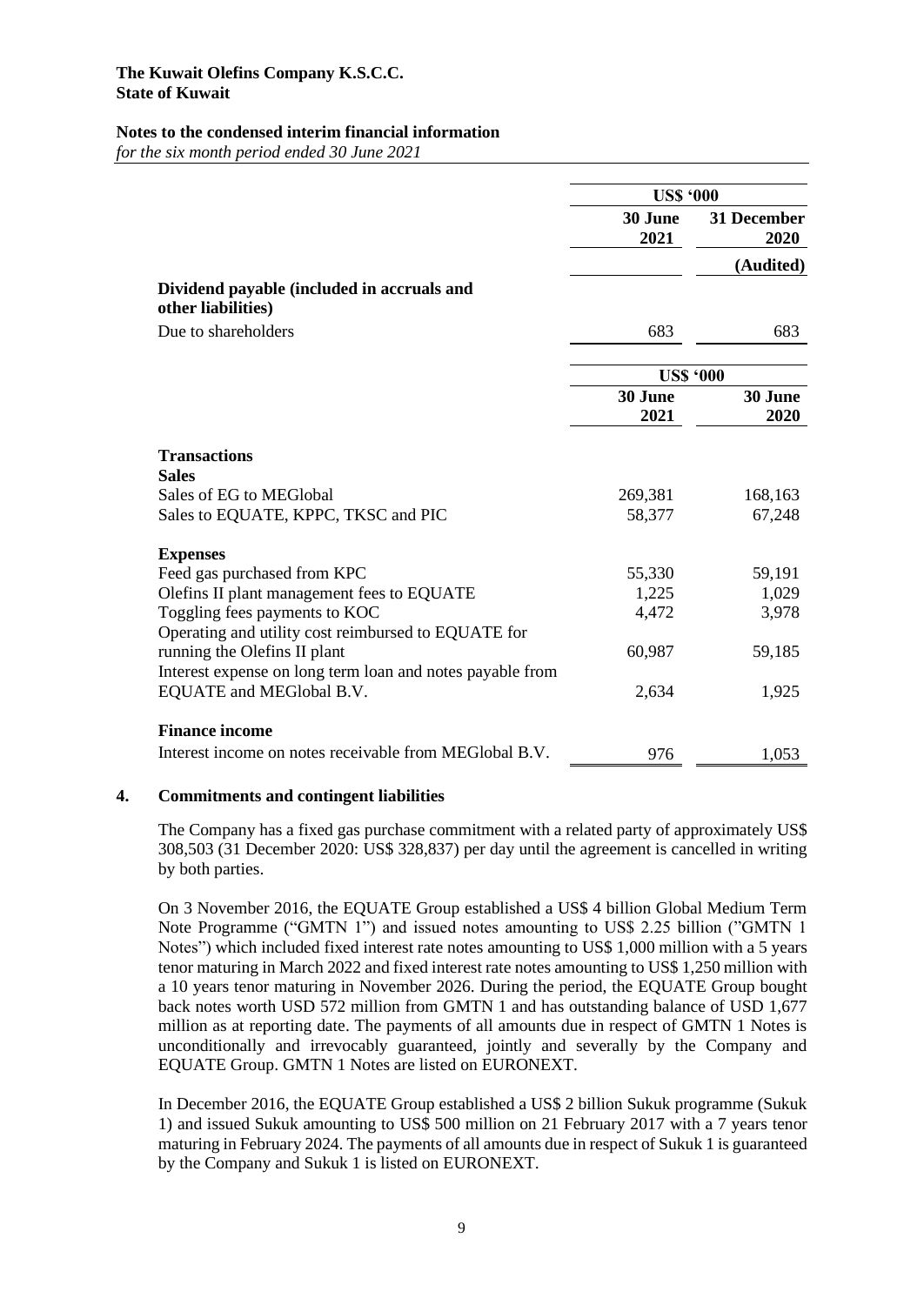### **Notes to the condensed interim financial information**

*for the six month period ended 30 June 2021*

In May 2020, the EQUATE Group established a US\$ 4 billion Global Medium Term Note Programme ("GMTN 2") and issued notes amounting to USD 1.6 billion ("GMTN 2 Notes") which included notes amounting to US\$ 1,000 million with a 5 years tenor maturing in May 2025 and notes amounting to US\$ 600 million with a 10 years tenor maturing in May 2030. The payments of amounts due in respect of GMTN 2 notes is unconditionally and irrevocably guaranteed, jointly and severally, and not severally, by the Company and EQUATE Group. GMTN 2 notes are listed on EURONEXT.

In May 2020, the EQUATE Group also updated the US\$ 2 billion Sukuk 1 ("Sukuk 2"). No trust certificates are issued under Sukuk 2.

During 2020, the EQUATE Group borrowed a 3-year Term and Murabaha loan amounting to US\$ 300 million from local banks. This loan has been guaranteed by the Company.

During the current period, the EQUATE Group updated the US\$ 4 billion GMTN 1 ("GMTN 3") and issued notes amounting to USD 700 million ("GMTN 3 Notes") with a 7 years tenor maturing in April 2028. The payments of amounts due in respect of GMTN 3 notes is unconditionally and irrevocably guaranteed, jointly and severally, and not severally, by the Company and EQUATE Group. GMTN 3 notes are listed on EURONEXT.

In addition to the above, the Company had the following commitments and contingent liabilities outstanding as at 30 June:

|                 | <b>US\$ '000</b>    |  |
|-----------------|---------------------|--|
| 30 June<br>2021 | 31 December<br>2020 |  |
|                 | (Audited)           |  |
| 1,501           | .,640               |  |

#### **5. Financial instruments - fair value measurement and risk management**

#### *Fair value measurement*

Financial instruments comprise of financial assets and financial liabilities. Fair values of all financial instruments are not materially different from their carrying values. For financial assets and financial liabilities that are liquid or having a short-term maturity it is assumed that the carrying amounts approximate to their fair value.

When measuring the fair value of an asset or a liability, the Company uses market observable data as far as possible. Fair values are categorised into different levels in a fair value hierarchy based on the inputs used in the valuation techniques as follows:

- Level 1: quoted prices (unadjusted) in active markets for identical assets or liabilities.
- Level 2: inputs other than quoted prices included in Level 1 that are observable for the asset or liability, either directly (i.e. as prices) or indirectly (i.e. derived from prices).
- Level 3: inputs for the asset or liability that are not based on observable market data (unobservable inputs).